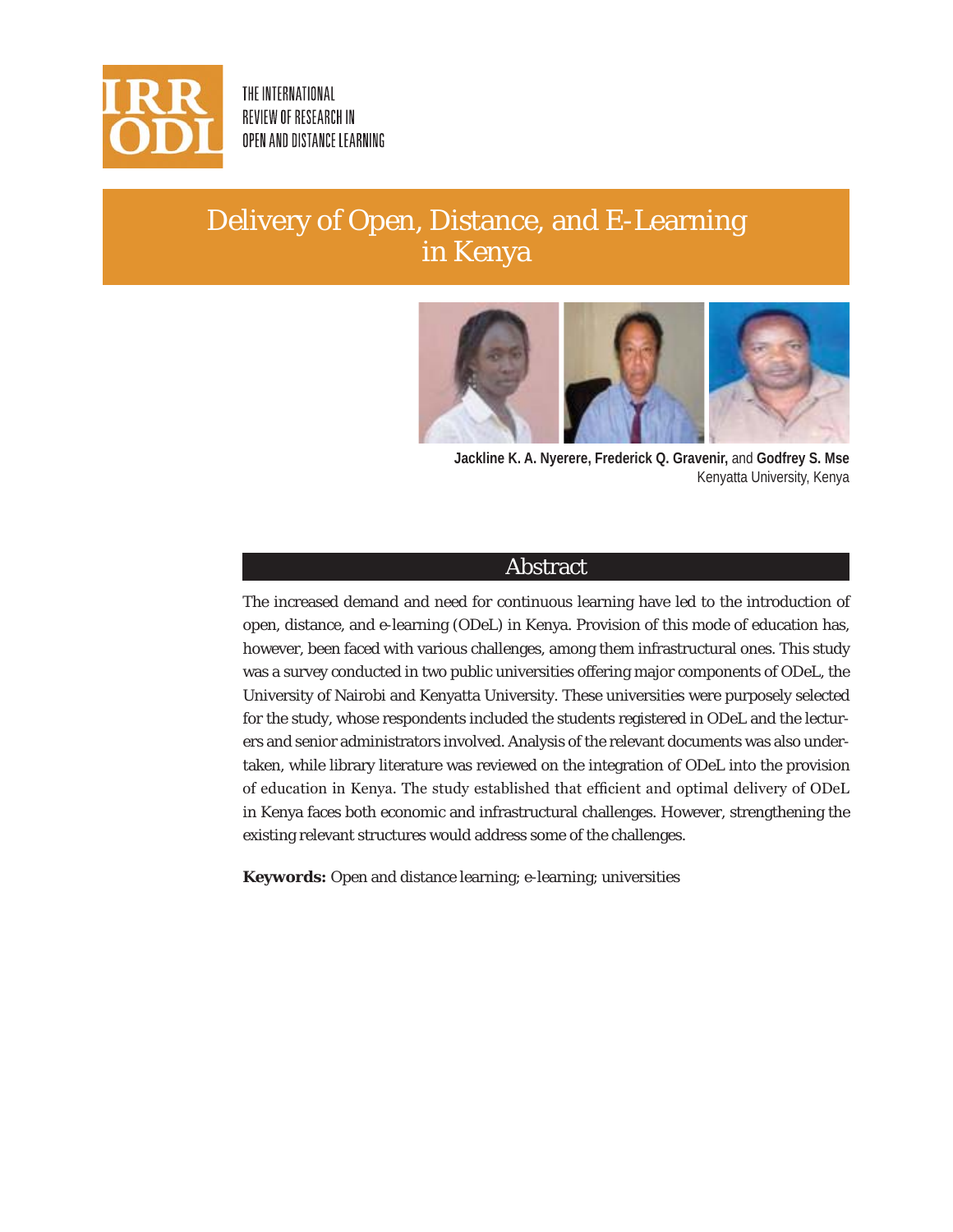## Background and Literature Review

The last few decades have witnessed rapid expansion of higher education institutions in Kenya. This can be attributed to increased demand for higher education, partly as a result of increased awareness of the positive benefits of education (Khan, 2001). Education, learning, and acquisition of knowledge and skills have never been of more central importance than they are today. It is becoming increasingly clear that our ability to cope with rapid changes will become the primary measure of success at both macro and micro levels (Khan, 1997). This increased demand has seen ODeL fast becoming an accepted and indispensable part of the mainstream educational platforms in both developed and developing countries, with particular emphasis in the latter (UNESCO, 2002).

Several factors have led to an increasing interest in distance learning. Family commitments, especially among women, is one such factor. Women, especially in the developing countries, must deal with various constraints compared to men in terms of time and resources. The advent of ODeL, however, has widened the opportunities for women and has helped to make education and training more accessible to them as they can now study within their homes. It allows them to study at an individual pace and seek and acquire skills for individual development while, at the same time, fulfilling family responsibilities (Brunner, 1991). We have to recognize that we are living in an age of unprecedented societal change. Technological, cultural, and social upheavals have impacted upon us with regularity, radically changing the way we live, work, and learn (Wheeler, 2000; Edwards, 1997). Accelerating change has often overtaken even the most stable of our social institutions, including education, and the rate of change will no doubt increase in the years ahead. Conflict is another factor. While the risk of war among developed countries will be low, the developing countries will face both internal conflicts and regional interstate wars stemming from religious, ethnic, economic, or political disputes. The number of refugees and homeless or displaced people may increase significantly, necessitating flexible educational provision.

Additionally, there is a growing need for continued skills upgrading and retraining, and technological advances have made it possible to teach more and more subjects at a distance. The new technologies have served to push knowledge acquisition into the domain of the individual. Concomitant with individualization comes the growing autonomy of learners. Technology, and particularly its application in flexible ODeL situations, can be considered vital for increasing and widening access to learning and autonomy for the learner (Laurillard, 1993). The flexibility of open, distance, and e-learning methodologies is the key factor in their emergence as the primary mode for lifelong learning.

#### ODEL in Africa

Prior to the emergence of distance learning providers in Africa, many African students obtained various qualifications through ODeL providers in Europe and North America. One of the first distance education universities that emerged in the African continent is the University of South Africa (UNISA), which has been offering correspondence courses since 1946. UNISA's success has spurred the establishment of other ODeL providers in the African continent. Examples of these are the open universities in Nigeria, Tanzania, and Zimbabwe,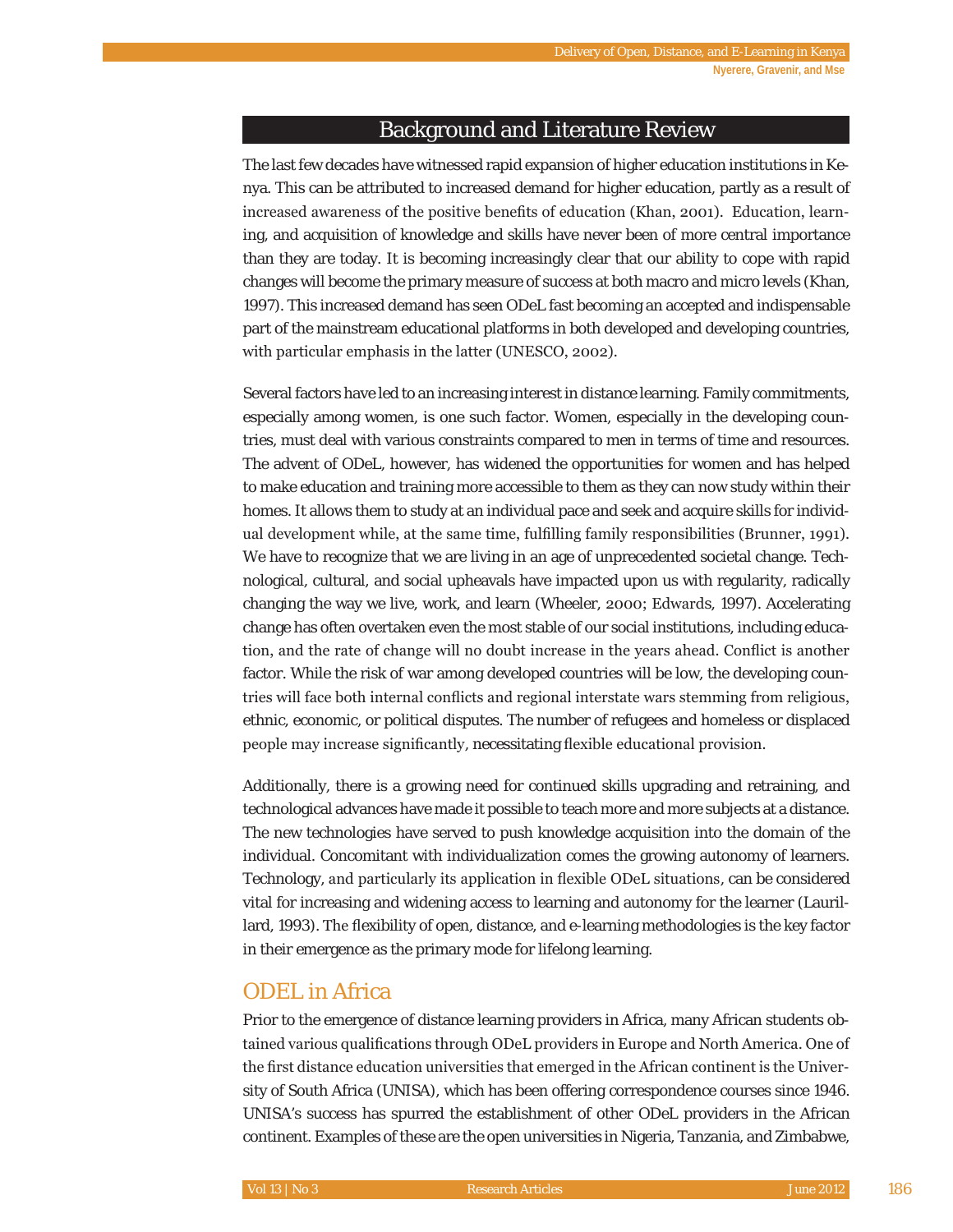which started out as providers of residential programmes and have now diversified into providing ODeL as well (Juma, 2003).

ODeL techniques are increasingly being employed by a growing number of higher education institutions in Africa. While most of the ongoing distance education initiatives on the continent have been used to upgrade the quality of basic education (Association for the Development of Education in Africa [ADEA], 1999), some countries are taking bold initiatives in implementing Internet-based and satellite-linked distance educational programmes in selected courses. An example is the African Virtual University (AVU), which used to run programmes in Francophone and Anglophone Africa but has since changed its mandate from providing distance learning directly to the learners to providing training to staff in institutions offering ODeL programmes.

# Challenges of ODeL in Africa

For the developing world, and in particular Africa, ODeL is a promising and practical strategy to address the challenge of widening access to, and thus increasing participation in, higher education. It is increasingly being seen as an educational delivery model that is costeffective without sacrificing quality. On the African continent, where resources are scarce and higher education provision is poor, ODeL is viewed as a viable, cost-effective means of expanding provision without costly outlay in infrastructure (Pityana, 2009). As it holds the promise of economies of scale and expanded geographical reach, it is not surprising that many African governments are starting to explore this potential.

While distance education holds promises, a number of obstacles have to be addressed before it can be fully utilized in Africa. There are a number of technological constraints that hinder distance education. Infrastructures outside of major cities remain inadequate. Connectivity beyond major capital cities poses a potential problem in creating a national distance education strategy. Another challenge is the lack of a trained cadre of professionals to support the implementation of distance education. A study conducted in Zimbabwe showed that a majority of the lecturers (97.5%) facilitating ODeL have no experience in distance education (Mpofu et al., 2012). Effective use of distance learning technologies demands that teaching staff be properly trained in using distance education as a delivery mode. To date, few African scholars are familiar with teaching in an online environment. This situation poses a major challenge in introducing distance education on the continent. A National Education Association (NEA) survey in the United States reported that teaching staff members' top concern about distance education was that they would do more work for the same amount of pay, apparently a merited concern. The NEA (2000) found that most teaching staff members do spend more time on their distance courses than they do on traditional courses, and 84% of them do not get a reduced workload. Similarly, 63% of distance teaching staff members receive no extra compensation for their distance courses.

The absence of clearly defined national distance education policies in most African countries poses another challenge. Policies are needed to provide a framework for the development of distance education. With the exception of South Africa, few African countries have clearly defined national policies to guide the development of distance education in their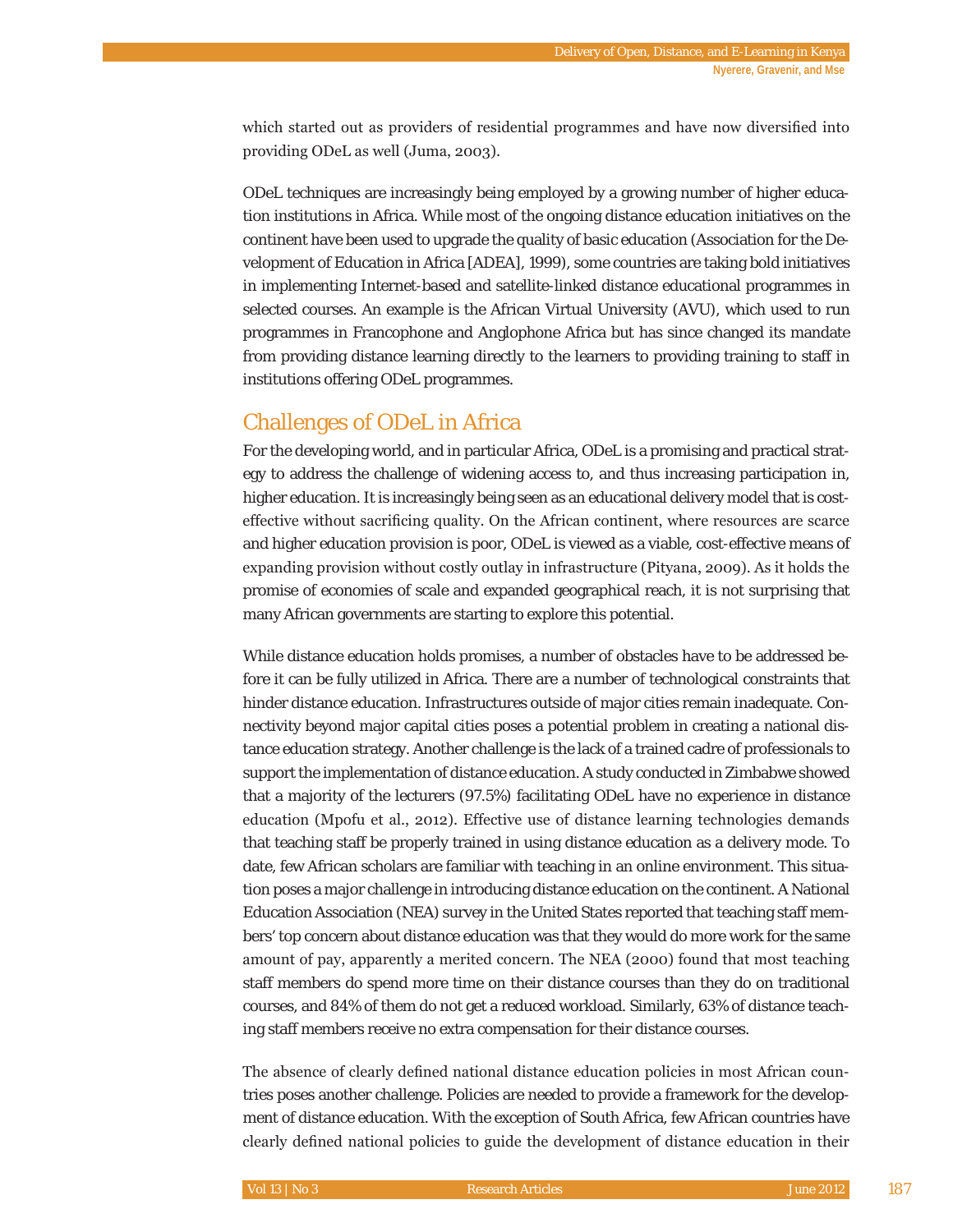respective countries. The absence of such policies is a clear obstacle to the development of distance education. For instance, there are challenges when it comes to learner support services as evidenced by a study carried out in Botswana which revealed that the greatest challenge facing the ODeL tutors was the minimal learner support (Sikwibele & Mungoo, 2009). This can, however, be resolved through mediation and creation of various ties and connections between the university and the student. The students' main support can be achieved through strong connection with their individual tutors (Macintyre & Macdonald, 2011). This could also be enhanced through provision of Internet connectivity, which still remains one of the major challenges in Africa, especially in rural areas.

The knowledge gap between the North and South is evident in Sub-Saharan Africa. Here, ODeL has been mainly used to widen access to basic education and to maintain and improve quality in the conventional education system, particularly through in-service training of teachers (UNESCO, 2003). There is a growing attempt by countries in the South to adopt ODeL platforms in order to widen access to education and training. As a Sub-Saharan African country, Kenya has perceived the potential of ODeL. It is thus essential for its educational planning that the opportunities offered by the new mode of learning be realistically examined within the framework of national development plans in general and educational policies in particular.

The first Kenyan Government policy to address ODeL in higher education was the Act of Parliament of 1966, which established the Board of Adult Education. Since independence, however, a number of commissions and reports have highlighted ODeL as an alternative mode of education provision. The latest government initiative, as contained in Sessional Paper No. 1 of 2005 (Republic of Kenya, 2005), recommends the establishment of an open university and the use of ODeL in human resource development at all levels. The practice of ODeL in the country has been at all levels of education and has been provided by different institutions each governed by their own institutional policies (Juma, 2003).

Kenya adopted a National ICT Policy in January 2006. This policy aims at ensuring the availability of accessible, efficient, reliable, and affordable ICT services. The relevant objective in this section on information technology states that government will encourage the use of ICT in schools, colleges, universities, and other educational institutions in the country so as to improve the quality of teaching and learning. According to Farrell ( $2007$ ), the related strategies are to promote the development of e-learning resources; facilitate public-private partnerships to mobilize resources in order to support e-learning initiatives; promote the development of an integrated e-learning curriculum to support ICT in education; and promote distance education and virtual institutions, particularly in higher education and training, among others. Equally, the Kenya Education Sector Support Program (KESSP), developed in 2005 by the Ministry of Education, prioritizes mainstreaming ICTs into the teaching and learning process.

These efforts notwithstanding, there are a large number of qualified Kenyans who cannot secure places in the existing internal faculties of the national universities. The need for an educated workforce and the opportunity to maximize the use of limited educational re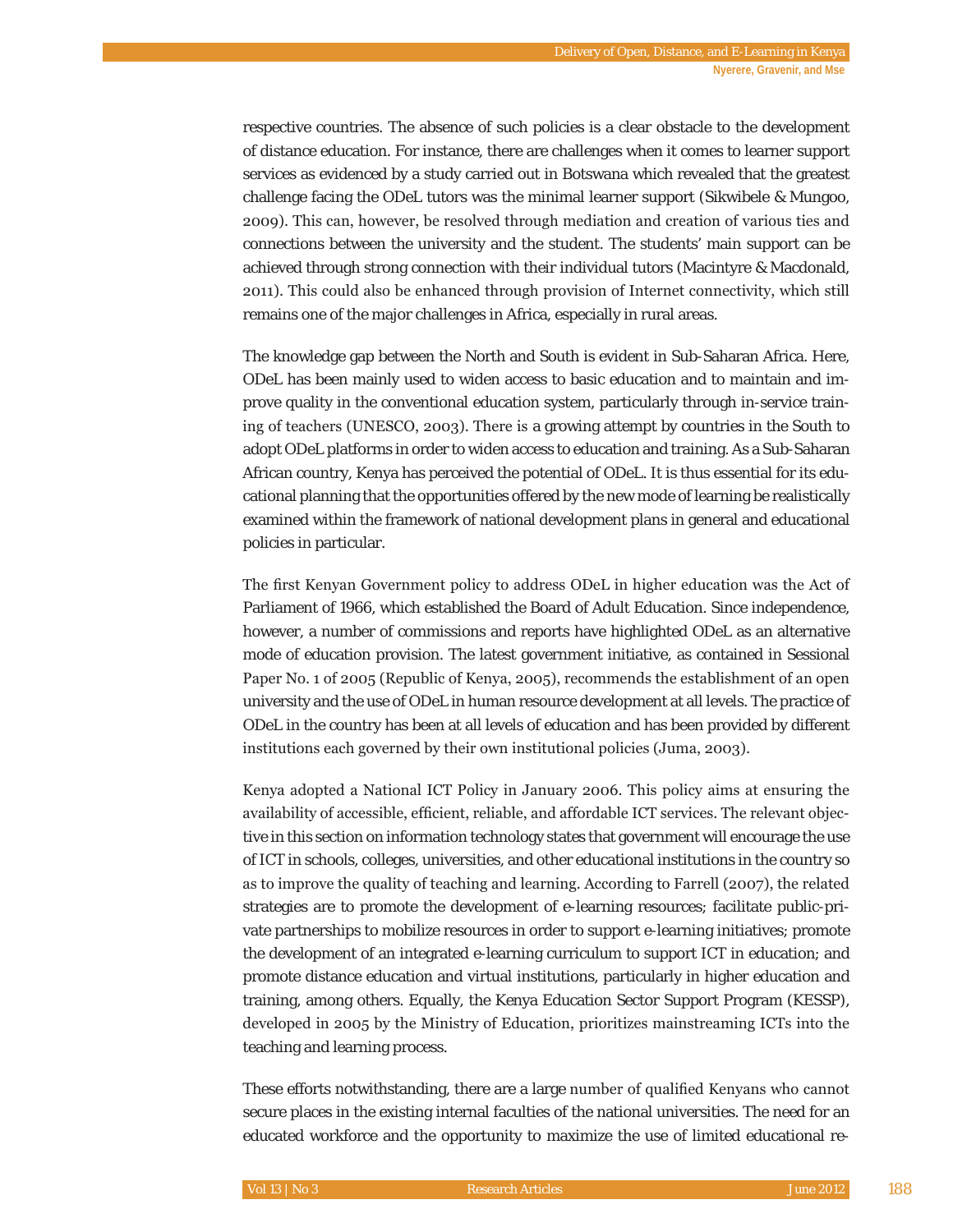sources, both human and material, call for alternative and innovative methods of learning, which can make university education available beyond lecture halls in Kenya, not limited to a particular time, pace, or space. There is also the need to incorporate ICT in education to improve access to quality education and respond to the challenges of globalization. This study was conducted against this background. It aimed at bringing out the status of and the various challenges that hinder realization of the full potential of ODeL in Kenya.

# Specific Objectives

The specific objectives of the study were to

- 1. establish access and equity in ODeL delivery in Kenya;
- establish the adequacy and appropriateness of resources used in ODeL programme delivery; and
- 3. analyze the challenges of ODeL in Kenya and propose appropriate strategies of overcoming them.

# Study Questions

This study was undertaken to provide information on the following questions:

- 1. What are the main models of ODeL programme organization and delivery?
- 2. How equitable is ODeL programme delivery across geographical locations?
- 3. What is the level of ODeL programme staffing in Kenya?
- 4. What are the sources of funding for ODeL programmes in Kenya?
- 5. What are the resources used in ODeL?
- 6. What are the levels of satisfaction of ODeL participants?

# Theoretical Framework

This study was based on the industrial production model of Otto Peters. This model, which, according to Garrison (2000), was conceived in the mid-1960s, analyzes the structure of distance education and acknowledges the possibility of adopting industrial production techniques such as a division of labor, mass production, and organization to realize economies of scale and reduce unit costs (Peters, 1994). This model is about organizing the educational process to realize economies of scale. The context of this study being a developing country, the resource constraints have hindered adequate provision of higher education to match demand. There is a need, therefore, to look for alternative ways of providing higher education such as ODeL, a mode that is capable of increasing access without necessarily expanding the existing facilities. This mode of delivery thus benefits from the economies of scale.

Peters notes that this model, which has had a considerable influence and to this day domi-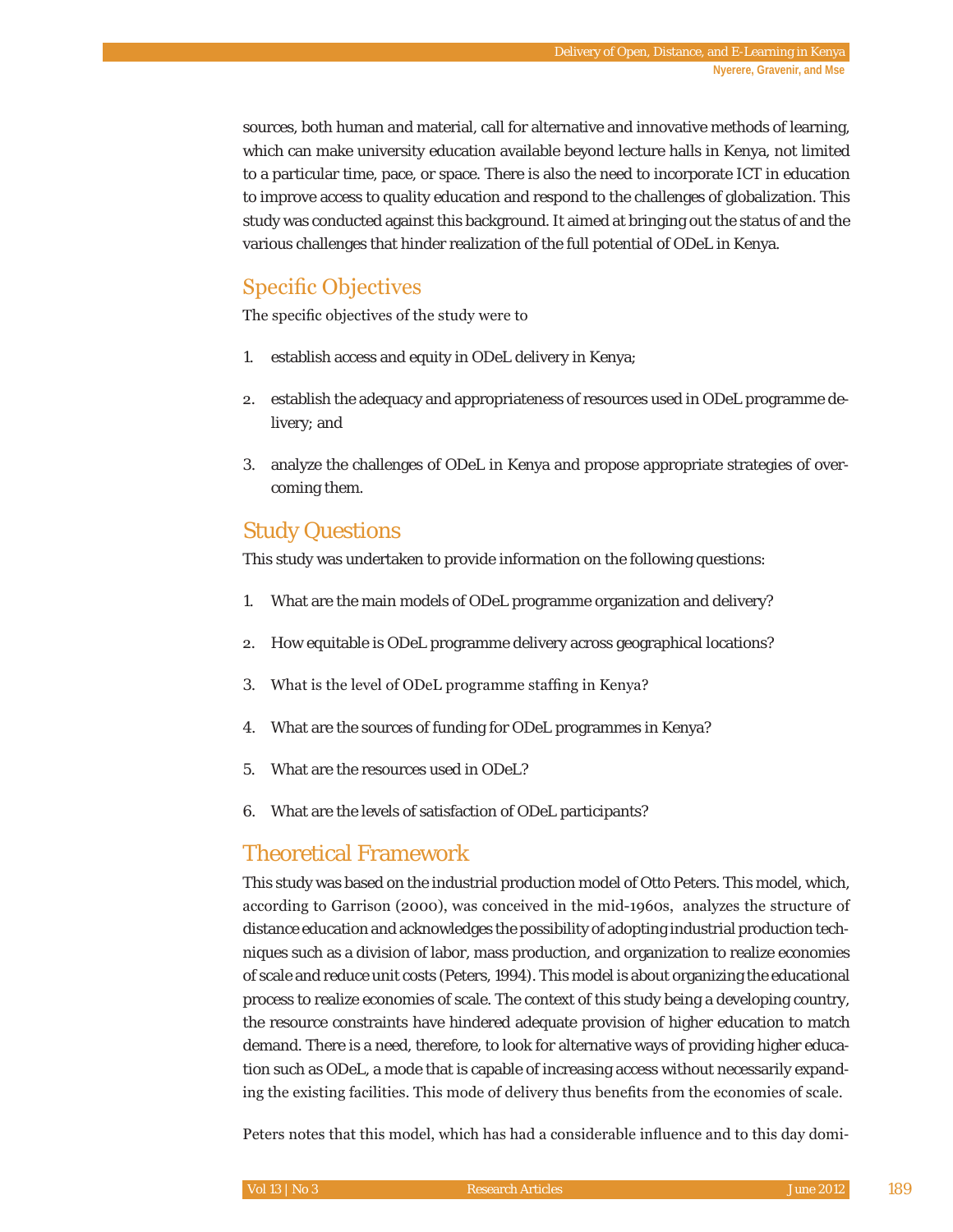nates the field of distance education, is ideal because of the structural constraints and the reliance on self-instructional print packages. The model is not, however, a theory of teaching or learning, according to Garrison (2000), but a contribution to clear thought about the organization of distance education. Peters (1994) also describes the industrial approach as "objectification of the teaching process," which reduces the forms of shared learning and keeps learners away from personal interactions and critical discourse.

### Methodology

# Study Design

Descriptive survey was adopted because it is concerned with describing, recording, analyzing, and reporting conditions that exist or existed (Kothari, 1985). The survey would describe the status of ODeL and analyze the challenges of this type of education. Engelhart  $(1972)$  further asserts that survey methods are widely used to obtain data useful in evaluating present practices and in providing the basis for decision making.

# Sample and Sampling Procedures

Purposive sampling was used to select two public universities with major components of ODeL, namely the University of Nairobi and Kenyatta University, with the University of Nairobi being the pioneer institution in ODeL. The purposive sampling method was also used to select the study centres used in the study. Six, three from each of the two universities, were selected for the study. The centres included Nairobi, Kisumu, and Garissa for both the University of Nairobi and Kenyatta University. Nairobi was selected to represent the urban setup, Kisumu to represent the rural setup, and Garissa to represent the hardship areas setup. Purposive sampling was also used to select two senior university administrators in ODeL programmes. These are the managers who are directly involved in the provision of ODeL in the two universities. These administrators, the directors of ODeL, one from each of the universities, are more versed with the challenges they face in the delivery of ODeL and are therefore in a position to suggest areas that need improvement.

Randomly, the teaching staff and students enrolled in ODeL were selected to participate in the study. The study sample was arrived at using tables instituted by Krejcie and Morgan  $(1990)$ . These are tables which help the researcher determine, with  $95\%$  certainty, what the results would have been had the entire population been surveyed.

### Research Instruments

Data was collected through questionnaires for students and lecturers, interview schedules for administrators, and document analysis. A survey was carried out in two universities with major components of ODeL in Kenya, the University of Nairobi and Kenyatta University, to establish the status and challenges of ODeL. Senior university administrators in charge of ODeL, staff, and students participated in the study, which utilized questionnaires for students and staff as well as interviews for senior administrators.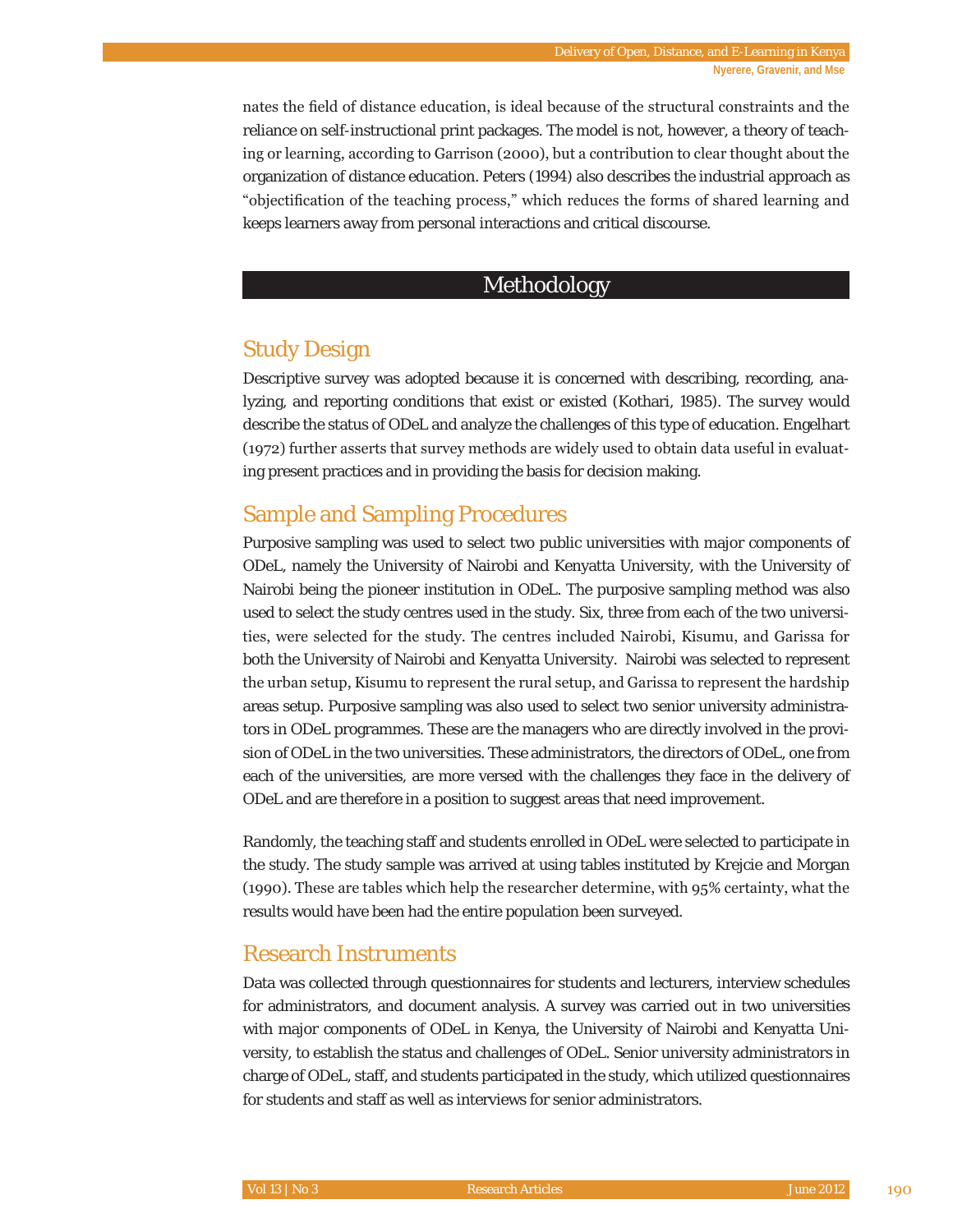The students' questionnaire was structured to seek information on their reasons for enrolling in ODeL as opposed to the residential mode of education; whether they are satisfied with the delivery of the programmes; the challenges they face in pursuing the programmes; and their suggestions on ways of improving the programmes.

The questionnaire for the teaching staff was structured to seek information on the training they have had on the delivery of ODeL; the mode of delivery they employ in ODeL; the type of technology they use to reach their distributed students; the challenges they face in provision of the programmes; and their suggestions as to how the programmes could be improved.

Information sought from the directors of ODeL in the two universities included the policy guidelines for ODeL; the facilities employed in ODeL; adequacy of resources for ODeL; the challenges the institutions encounter in provision of the programmes; and what they feel should be done to address the challenges.

Analysis of the relevant documents was also undertaken to capture information on the status of open, distance, and e-learning and the policies guiding this type of education in the two universities under study. Library literature was reviewed on the integration of ODeL into the provision of primary, secondary, and tertiary education in Kenya.

# Pretesting of the Instruments

Before the actual study, pretesting of the instruments was carried out in one of the universities offering ODeL, Strathmore University. Strathmore University was selected because it was the third most developed in provision of ODeL in Kenya after the two participating institutions, the University of Nairobi and Kenyatta University. This was to determine reliability, which is a measure of the degree to which a research instrument yields consistent results or is influenced by random error, which is the deviation from a true measurement (Mugenda & Mugenda, 1999).

For pretesting purposes, questionnaires were administered to twenty students and ten teaching staff. The open-ended questions were scored by giving a mark for a relevant response and a zero for irrelevant and blank responses. The questions selected were divided into two equal halves for both the students and the teaching staff, dividing the odd against the even numbered items. The scores of the halves were then correlated using the split half measure of reliability. The Pearson product moment correlation coefficient was calculated between the scores obtained for each person on the odd items and the scores obtained on the even items. The student questionnaire yielded a half test coefficient of 0.79 while the teaching staff questionnaire yielded a half test coefficient of 0.81. The subjects' scores were then corrected using the Spearman-Brown prophecy formula for the full test, and total test coefficients of 0.88 and 0.89 were obtained for the student and teaching staff questionnaires respectively. The instruments were therefore considered reliable since the general rule of thumb in research, a rule that allows one to estimate quickly whenever a large calculation is required, is that reliability should be at least  $0.70$  (Orodho,  $2005$ ).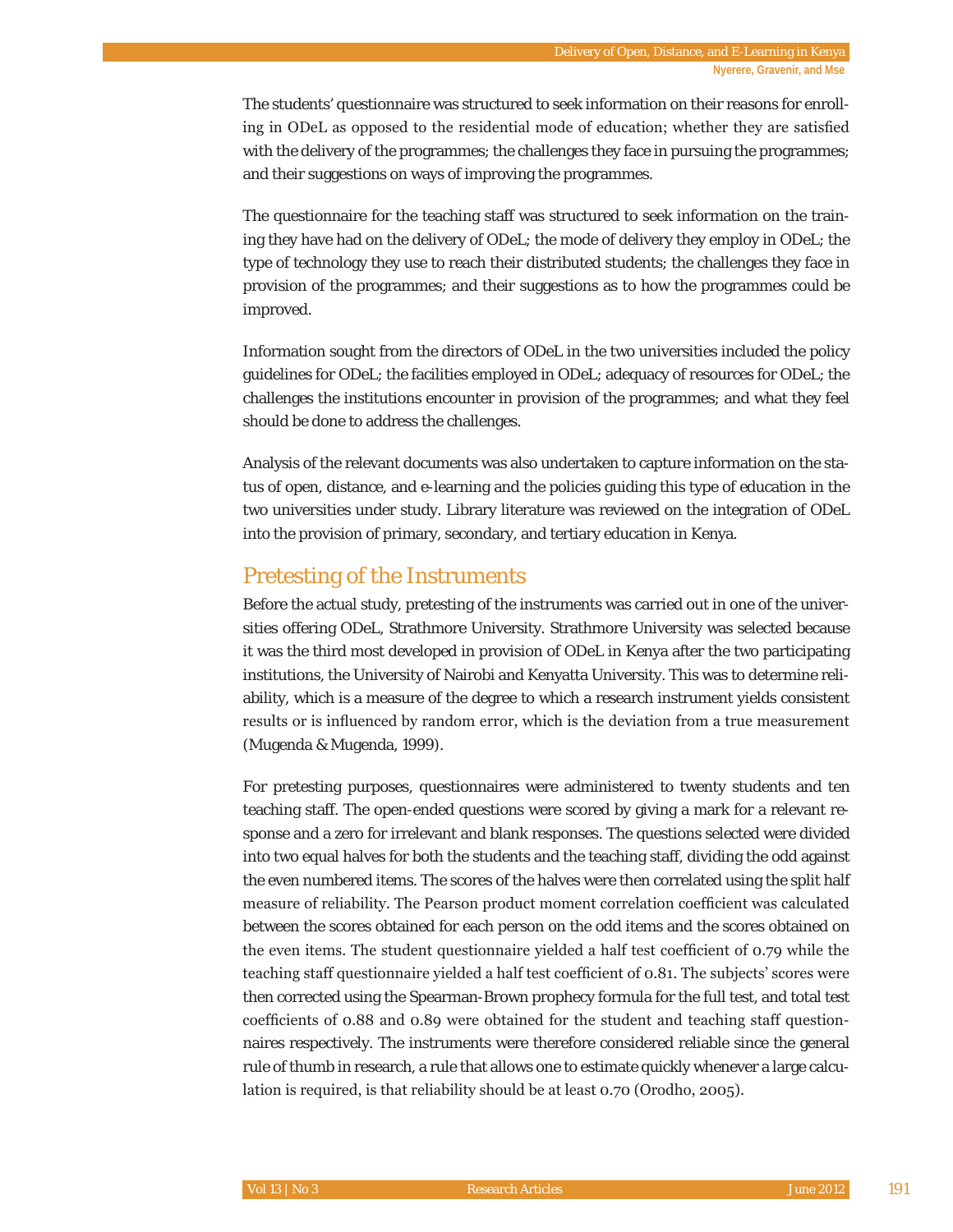# Data Collection, Analysis, and Presentation

Information from university administrators on the developments, available facilities, and challenges in offering ODeL was obtained by directly interviewing them. Information from lecturers and students in ODeL programmes was obtained by administering lecturer and student questionnaires respectively at their centres. After collection, data was coded and the responses from the questionnaires and interview schedules arranged and grouped according to individual research questions. The data from the questionnaires was then entered into appropriate categories in the computer worksheets using the Statistical Package for Social Sciences (SPSS) version 12.0 and Microsoft Excel. Frequencies, percentages, and cross-tabulations were then used to analyze data. Information from the interview schedule was interpreted as per the study objectives.

#### Results

# Challenges Facing ODeL in Kenya

In identifying the challenges, the study took into consideration equity in programme delivery across the geographical locations represented in the study, programme staffing, the resources used in the ODeL programmes in Kenya, and the levels of satisfaction of the programme participants.

# Equity in Programme Delivery across Geographical Locations

This was meant to collect information on whether ODeL delivery was consistent and appropriate across all the geographical locations, with Nairobi, Nyanza, and North Eastern Provinces representing the urban, rural, and hardship areas respectively.

The majority of the lecturer respondents felt that the programme delivery was not consistent across all the geographical regions represented in the study. Out of  $257$  lecturers who participated in the study, only 63 (24.5%) felt that the ODeL programme delivery was consistent across all the geographical regions, while 194 (75.5%) felt that there were disparities in the programme delivery across the geographical regions (Table 1).

Table 1

*Lecturer Opinion on the Consistency of ODeL Delivery across Geographical Locations* 

| Response | Ν   | %     |
|----------|-----|-------|
| Yes      | 63  | 24.5  |
| No       | 194 | 75.5  |
| Total    | 257 | 100.0 |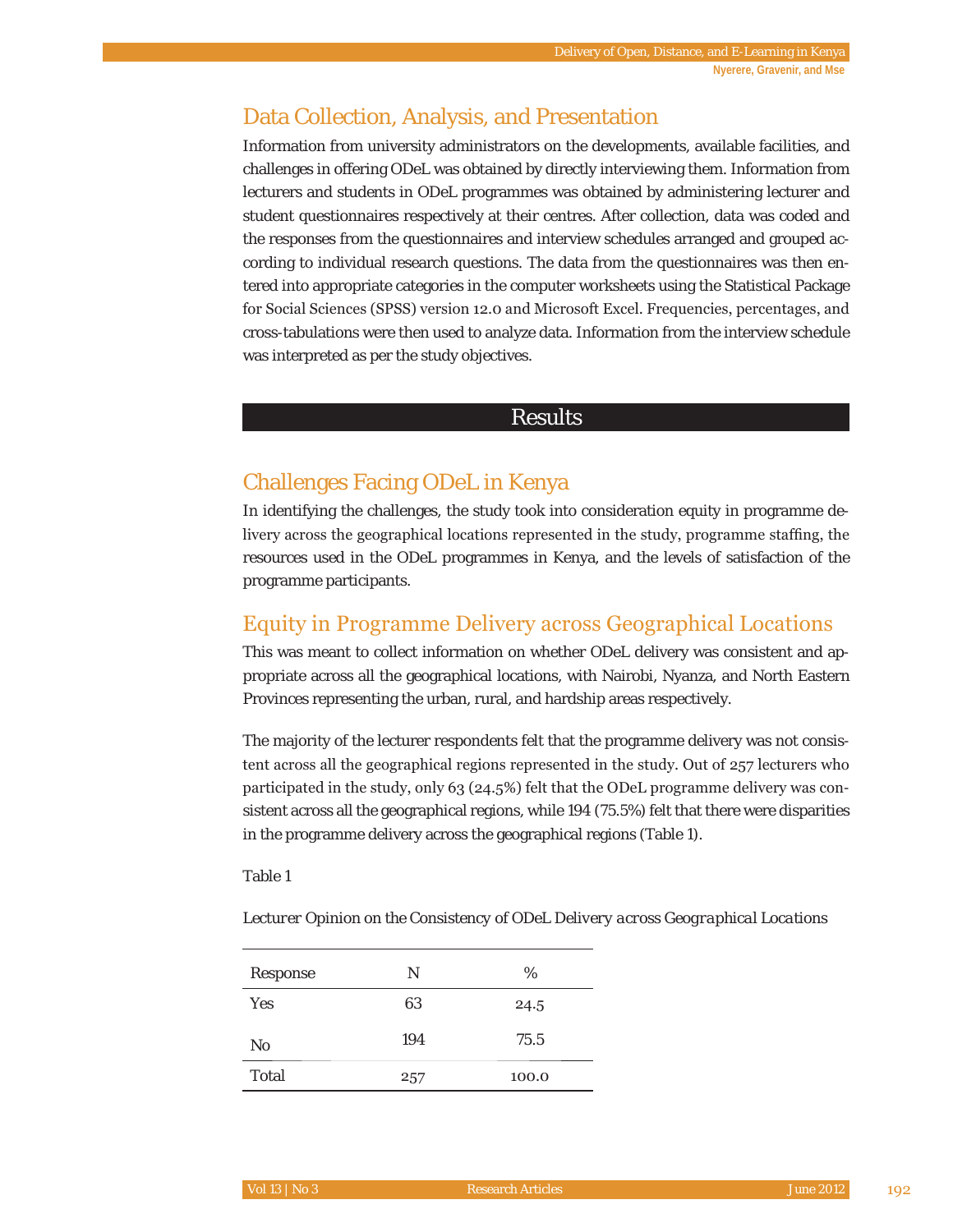This information was corroborated by the input from students on the services offered in the various regions, especially when it comes to feedback on their exams and assessment tests (Figure 1).



*Figure 1*. Student opinion on ODeL evaluation feedback.

A large percentage, 60.4%, of the students registered in ODeL in the two universities, received feedback on their end-of-semester examinations, assignments, and continuous assessment tests less often, while 24.8% did not receive feedback at all. It is also important to note that a greater percentage, 95%, of the students who said that they did not get feedback at all and those who said that they received feedback less often were from North Eastern Province, followed by those from Nyanza Province.

### Programme Staffing

The study sought to establish the levels of staffing and the extent of their training in ODeL delivery techniques. The study found that the ODeL programmes offered by the two institutions relied heavily on staff who facilitated the residential mode programmes. These staff were assisted by staff hired on a part-time basis to facilitate the ODeL programmes, but no staff, especially teaching staff, were employed on a full-time basis to particularly facilitate ODeL programmes in either of the institutions (Table 2).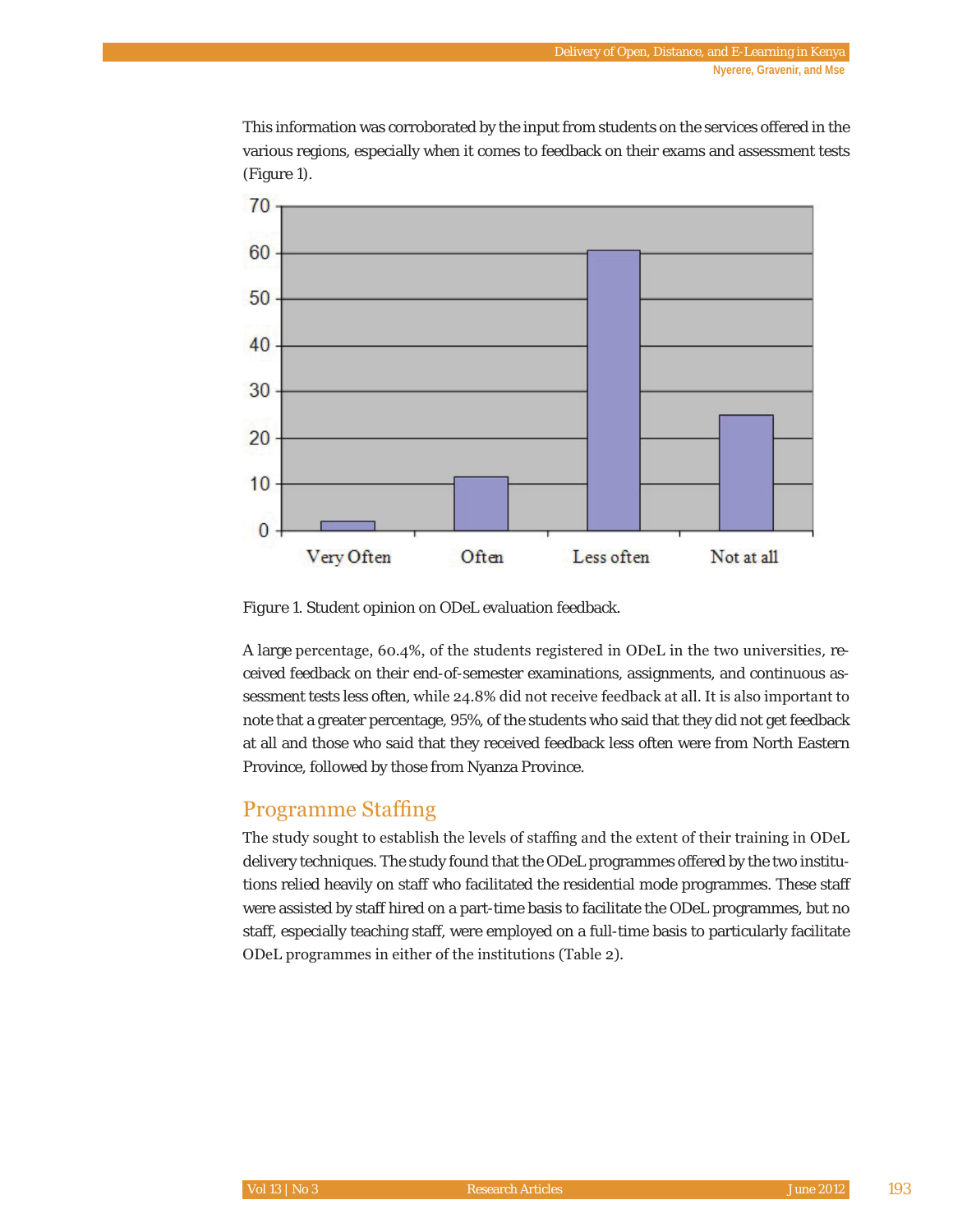#### Table 2

| <b>Employment Status</b> | n   | %     |
|--------------------------|-----|-------|
| Full-time                | O   | O     |
| Part-time                | 125 | 48.6  |
| Residential staff        | 132 | 51.4  |
| Other                    | O   | O     |
| Total                    | 257 | 100.0 |

*ODeL Staff Contracts*

Among the lecturers who responded in the study,  $125(49%)$  were hired on a part-time basis to facilitate ODeL delivery in the two institutions, and 132 (51%) were lecturers who facilitate residential mode programmes and were contracted to facilitate the ODeL programme delivery.

The study further sought to establish whether the teaching staff who facilitated these programmes had been given special training on the delivery of ODeL. Few of the lecturer respondents acknowledged having received training on delivery of this mode of education  $(Figure 2)$ .



*Figure 2*. Teaching staff training on ODeL delivery.

Only 32% of the 257 lecturer respondents had special training in the delivery of ODeL. These lecturers had received training through in-house workshops that were organized mostly by the University of Nairobi, Centre for ODeL, which was actively involved in inhouse training on ODeL material development in Kenya and other East African countries.

| $Vol13$   No 3 | 'Research Articles. | <b>June 2012</b> |  |
|----------------|---------------------|------------------|--|
|                |                     |                  |  |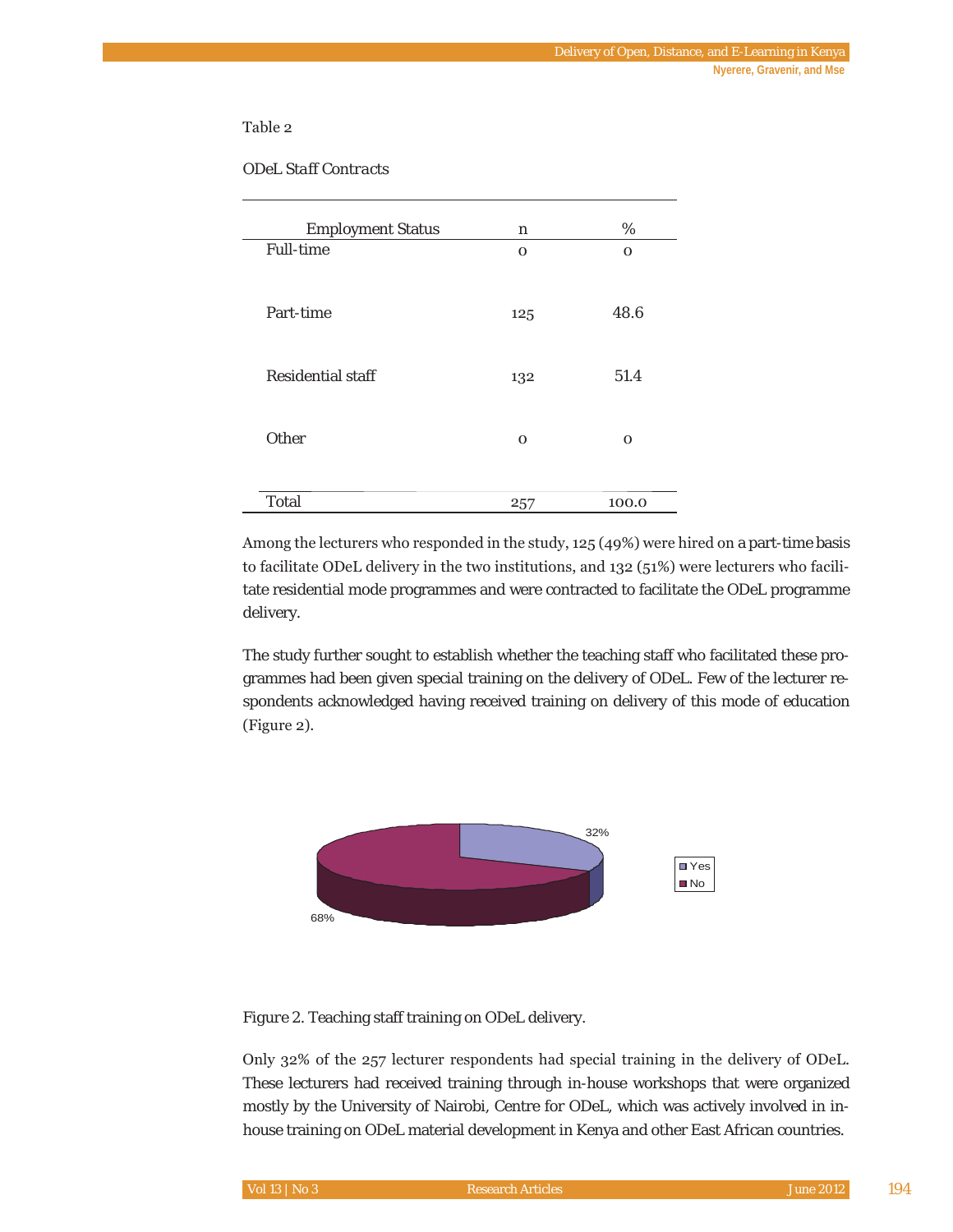# ODeL Programme Resources

The ODeL programmes in the two universities studied used mainly printed materials for instruction, and supplementary materials such as audio cassettes, video cassettes, slides, and experimental kits which would reinforce each other in achieving the desired goals were generally not in use, primarily due to lack of funds. The institutions lacked study guides that would give a broad view within a context of the courses to be studied.

The University of Nairobi owned resource centres in all the provinces in Kenya, while Kenyatta University owned physical facilities in Nairobi's Ruiru and Parklands Campuses and Mombasa Campus. In the rest of the provinces, the university utilized rented facilities. According to the study findings, most of the students who responded felt that the centres were not effectively utilized (Table 3).

#### Table 3

*Students Response on the Use of Resource Centres* 

| Response       | n   | %     |
|----------------|-----|-------|
| Very effective | 23  | 3.7   |
| Effective      | 192 | 30.6  |
| Not effective  | 413 | 65.7  |
| Total          | 628 | 100.0 |

Out of 628 student respondents,  $215$  (34.2%) felt that the resource centres were used effectively while 413 (65.8%) felt that the centres were not used effectively in providing the student support services.

# Satisfaction of Participants in OdeL

Satisfaction in any service delivery is important, and it acts as an indicator of the quality of service provided. Students who are consumers of the ODeL programmes were asked about their level of satisfaction and motivation. The study revealed that most of the student respondents had very low levels of satisfaction (Figure 3).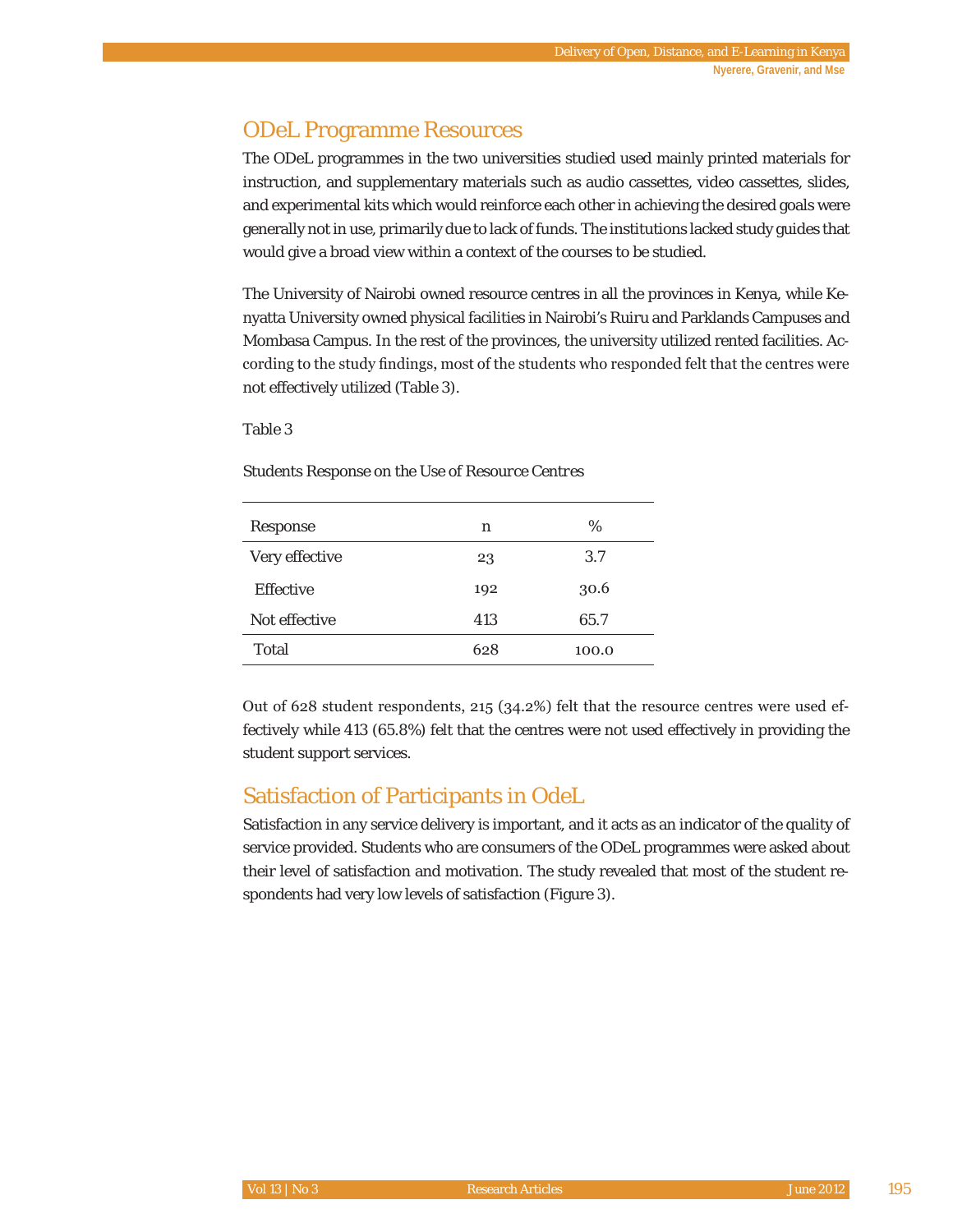

*Figure 3*. Levels of satisfaction of students in ODeL.

Out of 628 students who participated in the study, 570 (90.8%) were dissatisfied with the programme organization and delivery, while only about 9% were satisfied with the programmes delivery and organization.

A closer look at the relationship between the location of students and their levels of satisfaction revealed that  $244$  (86.1%) of students from Nairobi, 123 (57.7%) from Kisumu, and 21 (16.4%) from Garissa were dissatisfied with the programme delivery, while one  $(0.4\%)$ of the student respondents from Nairobi, 71 (33.5%) from Kisumu, and 182 (83.6%) from Garissa were very dissatisfied with the programme organization and delivery (Table 4).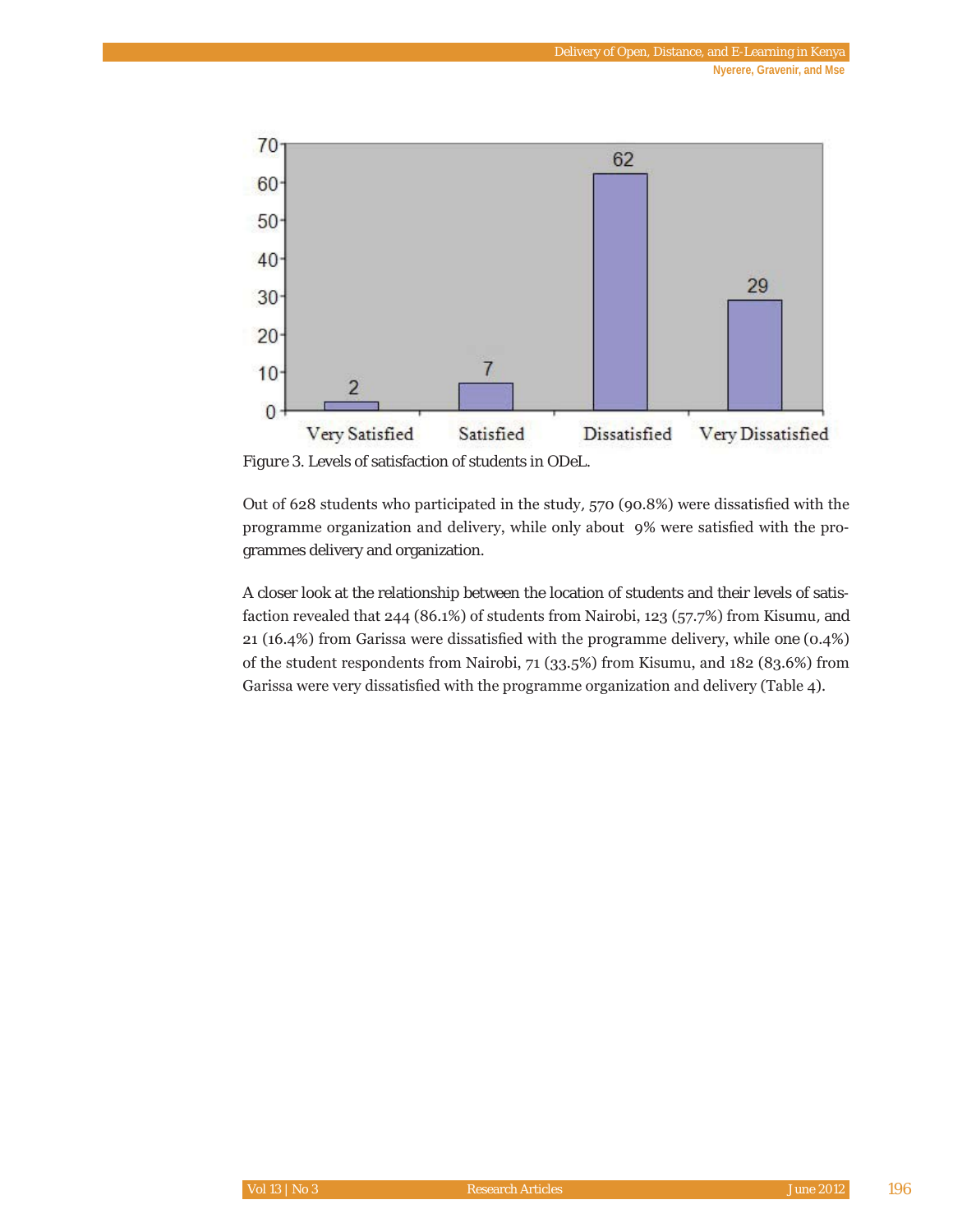#### Table 4

| Location | Levels of Satisfaction |             |              |                   |             |
|----------|------------------------|-------------|--------------|-------------------|-------------|
|          | Very satisfied         | Satisfied   | Dissatisfied | Very dissatisfied |             |
| Nairobi  | 11                     | 28          | 244          | 1                 | 284         |
|          | (3.7%)                 | $(9.8\%)$   | (86.1%)      | (.4%)             | $(100.0\%)$ |
| Kisumu   | $\mathbf 0$            | 19          | 123          | 71                | 213         |
|          | (.0%)                  | $(8.8\%)$   | (57.7%)      | (33.5%)           | $(100.0\%)$ |
| Garissa  | $\mathbf 0$            | $\mathbf 0$ | 21           | 110               | 131         |
|          | (.0%)                  | (.0%)       | $(16.4\%)$   | (83.6%)           | $(100.0\%)$ |
| Total    | 11                     | 47          | 388          | 182               | 628         |
|          | $(1.8\%)$              | (7.5%)      | (61.8%)      | (28.9%)           | $(100.0\%)$ |

#### *Cross-Tabulation of Location of Students and their Levels of Satisfaction*

There were low levels of motivation among the facilitators of ODeL as well, with only 37 (14.4%) of the lecturer respondents saying they were motivated in carrying out their duties in ODeL (Figure 4).



*Figure 4*. Levels of motivation of lecturers in ODeL.

| Vol 13   No 3 | Research Articles' | <b>June 2012</b> |  |
|---------------|--------------------|------------------|--|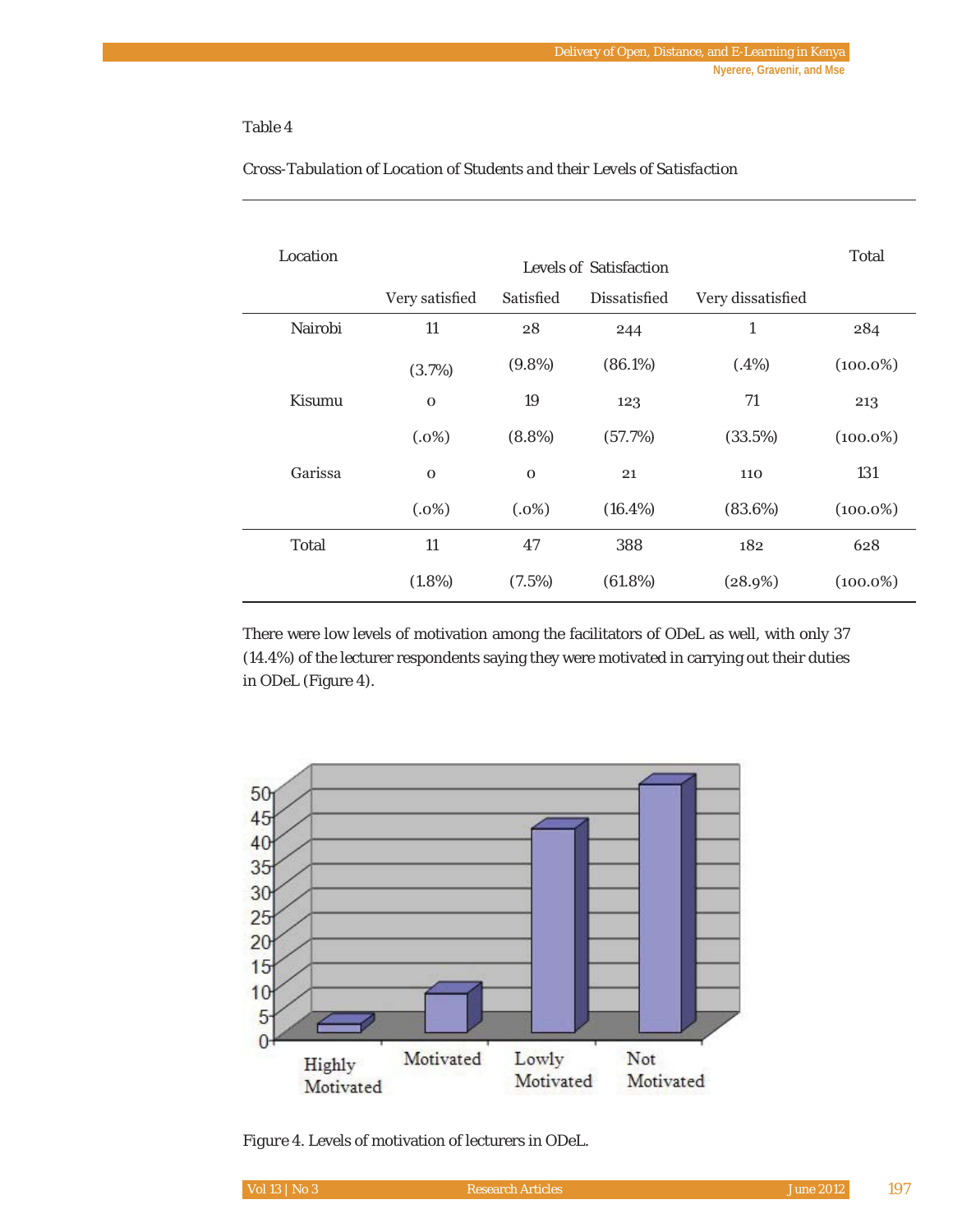As presented in Figure 4, 220 (85.6%) of lecturers who responded in the study felt that the programme organization and delivery were wanting.

ODeL facilitators were in two employment contract categories, according to the study findings. These were the facilitators hired to offer services on part-time basis and those who were lecturers in internal departments and were seconded by various departmental heads to offer their services to ODeL students. To determine if the staff contracts played any role in their motivation, the study sought to establish the relationship between staff contracts and their levels of motivation (Table 5).

#### Table 5

| Employment<br><b>Status</b> | Levels of Motivation |           |                 |               |             |
|-----------------------------|----------------------|-----------|-----------------|---------------|-------------|
|                             | Highly motivated     | Motivated | Lowly motivated | Not motivated | Total       |
| Part-time                   | $\overline{2}$       | 11        | 48              | 64            | 125         |
|                             | $(1.6\%)$            | $(8.8\%)$ | (38.4%)         | (51.2%)       | $(100.0\%)$ |
| Residential                 | $\overline{2}$       | 9         | 57              | 64            | 132         |
| staff                       | (1.5%)               | $(6.8\%)$ | (43.2%)         | (48.5%)       | $(100.0\%)$ |
| Total                       | 4                    | 20        | 105             | 128           | 257         |
|                             | $(1.6\%)$            | (7.8%)    | $(40.9\%)$      | $(49.8\%)$    | $(100.0\%)$ |

#### *Levels of Motivation of Staff in OdeL*

About 2% of lecturers, both full-time and part-time, were motivated in facilitating the ODeL programmes, while about half the lecturers  $(48.5\%$  of residential and  $51.2\%$  of part-time) were not motivated in facilitation of the programmes. The study did not establish any relationship between the facilitators' contracts and their levels of motivation.

#### **Discussion**

# Programme Delivery across Geographical Locations

On programme delivery, the majority of the lecturer respondents felt that there was no consistency across the regions. These lecturers argued that even though the materials used in the delivery of the programme in the locations were the same and were facilitated by the same lecturers, there existed a difference between the attention given to those in the urban centres, who are easier to reach, and those who are far from the urban centers. This was attributed to the fact that the materials, like the modules they mostly relied on, were not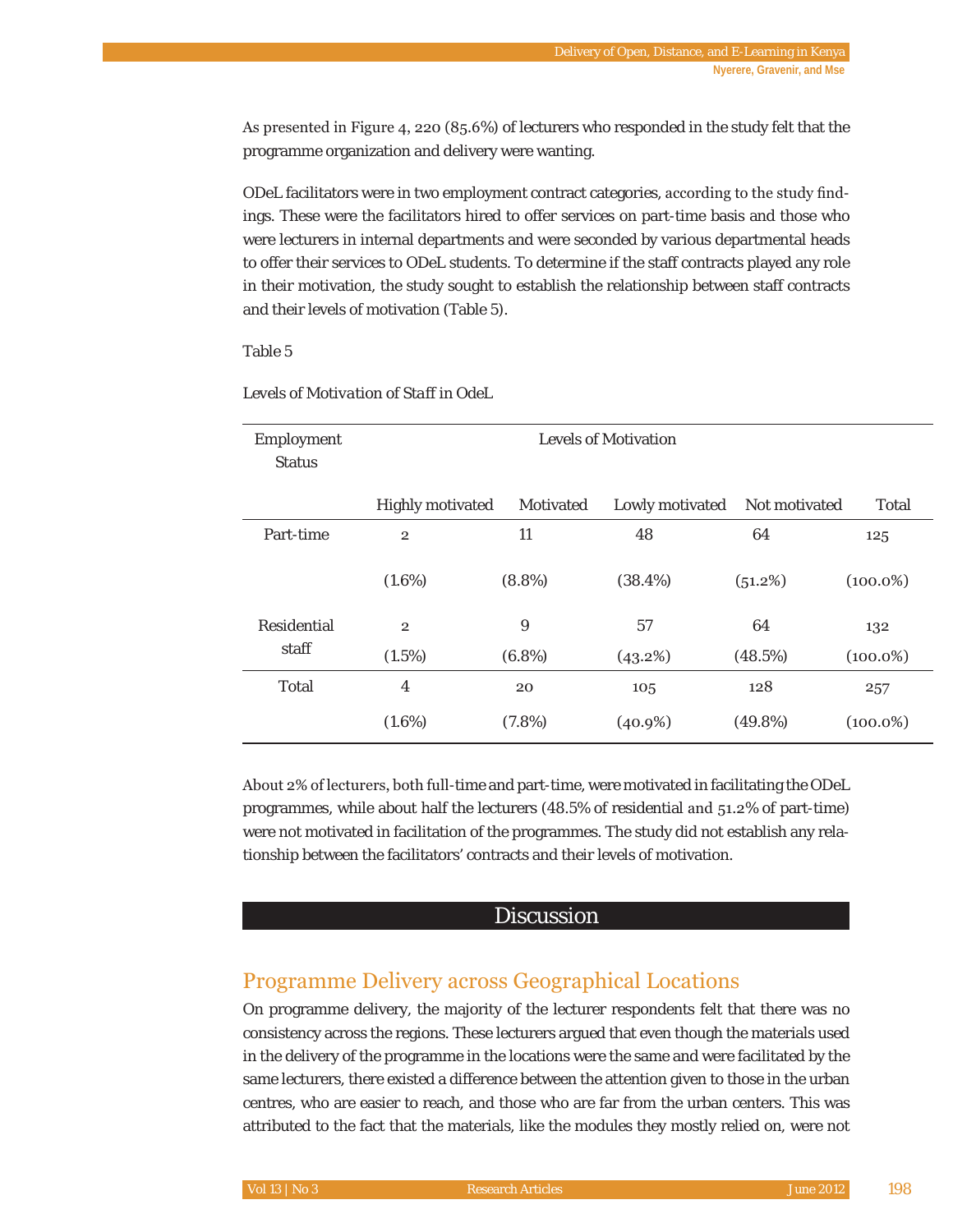prepared on time, which necessitated checking regularly with the programme administration to find out when they were ready. This, in essence, means that those in the urban centres, who have no problem with infrastructure like the road and communication network, accessed the materials early enough and had enough time to study before the examinations, which usually took place at the same time in all the regional centres. Students from the other areas, few of whom got timely access to the materials, were left with little time for studying the materials, which put them at a disadvantage. This was also noted by Macintyre and Macdonald (2011), who, in their study carried out in Scotland, recommend that a possible solution could be through mediation and creation of various ties and connections between the university and the student, especially through strong connections between students and their individual tutors.

The other problem cited is in connection with evaluation of the students of ODeL. The lecturer respondents also argued that the continuous assessment tests and the assignments given to the students in the rural and especially the hardship regions took quite a long time to reach the facilitators. This was also attributed to the poor communication and road network. This information was corroborated by the opinions of ODeL students on the evaluation process. These students also indicated that there were disparities, mostly in receiving feedback on their tests and assignments, since most of those who received feedback on assignments more regularly were from the urban centres (Figure 4).

### ODeL Programme Staffing

On staffing, the study established that the ODeL programmes offered by the two institutions that participated in the study rely heavily on staff in the residential mode programmes. The dual-mode approach that makes use of existing academic staff and facilities as in the case of universities in Kenya has been recommended by some studies as it reduces the competition for scarce resources often associated with the establishment of a new institution and erodes staff resistance by offering opportunities for direct participation (Saint, 2000). The study established that most (68%) of the teaching staff who facilitated these programmes had not been given special training on the delivery of ODeL techniques. These findings are similar to those by Mpofu et al. (2012), where they noted that  $97.5\%$  of the ODeL facilitators in Zimbabwe had not received relevant training. Having well-trained and competent staff is important in providing quality ODeL, yet in the effort to get ODeL programmes into operation in Kenya, insufficient preparation, time, and funding had been given to staff training. Few of the lecturer respondents acknowledged having received training on delivery of this mode of education, which was provided mostly through in-house sessions conducted by the University of Nairobi Centre for ODeL. The majority of these lecturers felt that it would be important for them to receive training on the ODeL delivery techniques.

Given that ODeL is generally based on an indirect teaching relationship, using fundamentally self-teaching methods with the tutor acting as a facilitator to activate the skills and situations needed for self-education, the relatively small percentage of staff trained on ODeL would encourage most of the existing ODeL programmes to adopt patterns of traditional education delivery.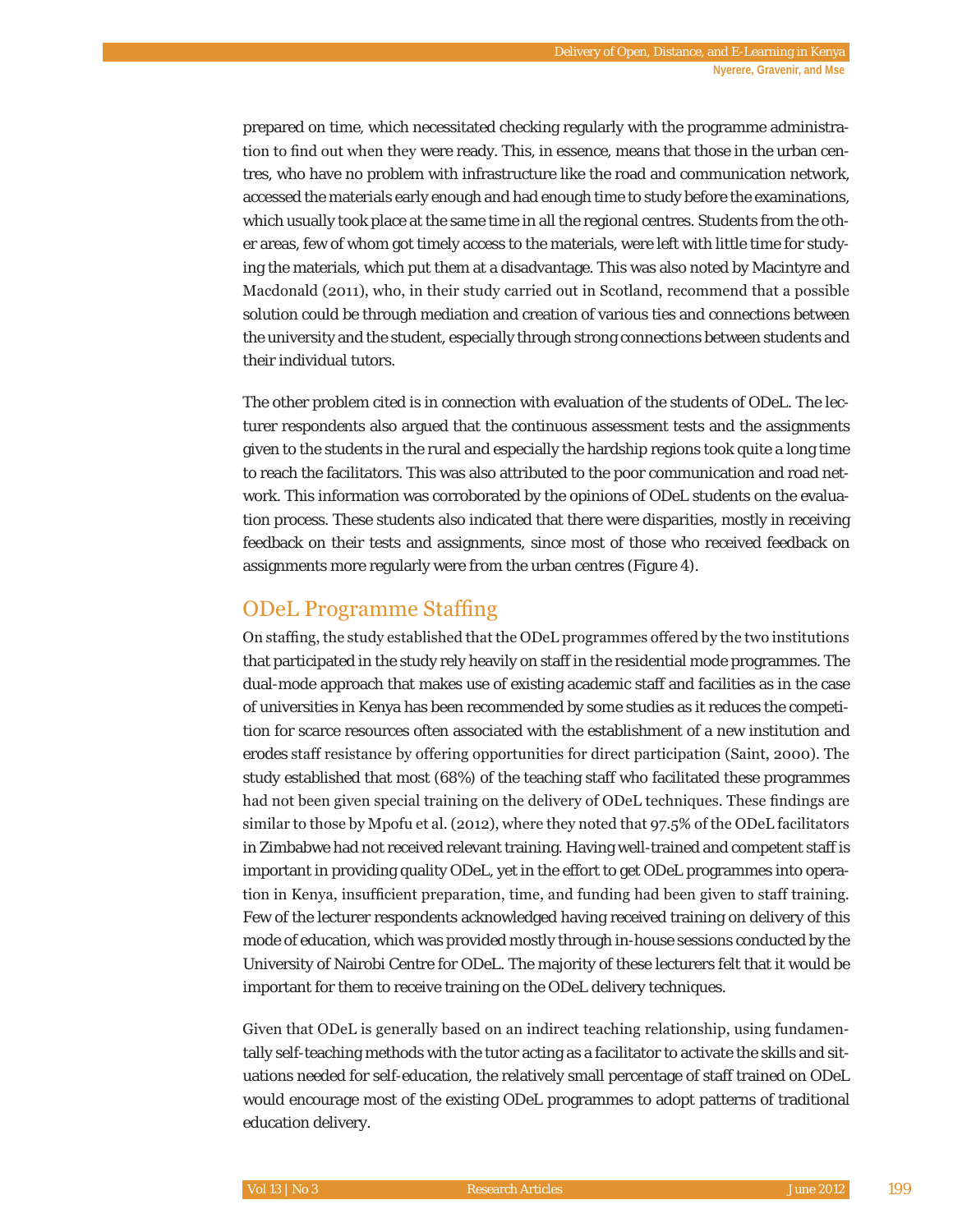Additionally, most of the lecturer respondents felt that the number of staff facilitating these programmes was not adequate and that additional staff were required in order to run the programmes effectively. According to the study findings, 90% of these lecturers felt that the level of staffing was inadequate. This, they said, contributed to overloading and hence lack of adequate attention to the students in the ODeL, a factor that had a bearing on the quality of services offered to the students. The lecturers said that they were heavily burdened with many duties because the majority of them were from internal faculties and were also engaged in teaching the residential programmes.

### ODeL Programme Resources

The universities that participated in the study used mainly print material in delivery of ODeL programmes. Computing resources, both hardware and software, which are crucial in ODeL, are difficult to afford in reasonable quantities and quality. Production of highquality ODeL materials for the country's university programmes appears far more expensive because the cost would include the design of the curriculum and the course authors' fee, remuneration of reviewers and assessors, and the tremendous effort devoted to the presentation of the final product using graphics language and layout style. Staff members were thus forced to use curriculum and study materials meant for the residential model of education, which cannot effectively communicate to learners separated from their tutors. In addition, teaching staff members did not have access to modern libraries. The institutions were faced with a lack of current journals and publications in distance learning and were unable to adequately subscribe to publications due to the limited funds available in universities. The programmes also failed to benefit from economies of scale because of the relatively small numbers  $(8,215)$  of students enrolled in the programmes, and yet the fact that many African governments are exploring provision of education through ODeL, according to Pityana (2009), is due to resource constraints. This is because resources are scarce and higher education provision is poor on the African continent, and ODeL is viewed as a viable, cost-effective means of expanding provision without costly outlay in infrastructure.

Technology being very dynamic, universities in Kenya cannot cope with the changes in terms of cost and relevancy (Juma, 2003). Quality ODeL could be achieved through effective application of information technology, and as Hooper and Rieber (1995) note, quality can be enhanced when teachers create environments in which students actively engage in cognitive partnerships with technology. Hooper and Rieber (1995) point out, however, that where technology is not appropriately applied, it is unlikely to improve educational quality and may perpetuate or even exacerbate existing problems instead. The Internet represents a technological breakthrough in ODeL tools, and advances with respect to access and quality of information are essential for making ODeL efficient and effective as an innovation in higher education in Kenya. Adequate Internet connectivity throughout the country has not yet been achieved, and the ODeL programmes in Kenya supplement printed materials largely with audio cassettes.

The resource centres constitute an important base for transmitting content. They are meant to provide facilities for individual and group tutoring and academic guidance and counseling. The ODeL students who responded in the study felt that the centres were not adequately utilized since they had to travel to the head offices to get study materials, which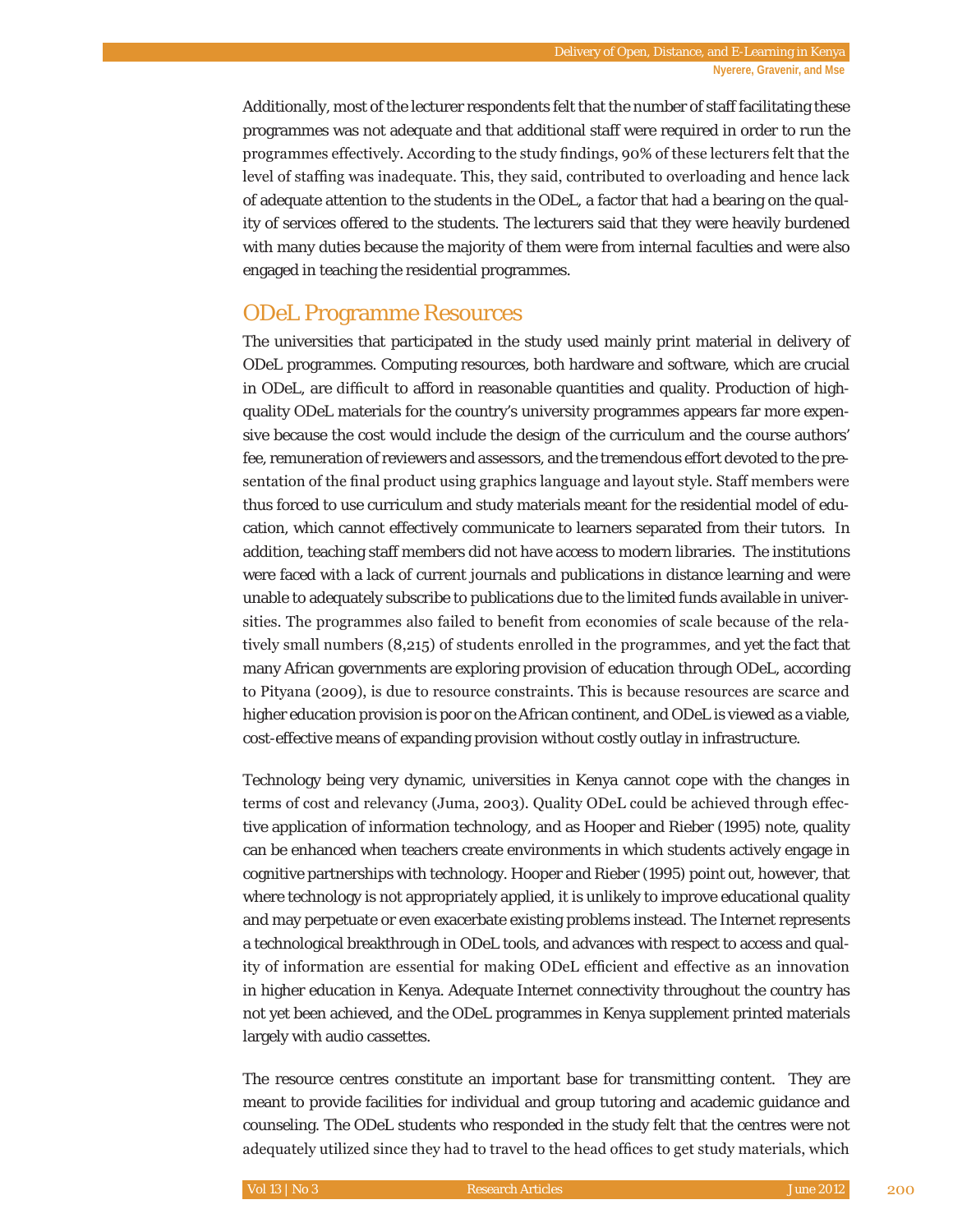were not prepared and dispatched to the centers in time. They also felt that the centers did not do enough to facilitate individual or group tutoring and academic guidance and counseling (Table 4).

# Satisfaction of Participants in ODeL

Satisfaction in delivery of any service is important, and it acts as an indicator of the quality of service provided. Most of the study respondent group, which included the students as consumers of the ODeL programmes and the teaching staff who facilitate ODeL programmes, however, had very low levels of satisfaction. Some of the student respondents felt that their study centres were not adequately utilized in providing them with study materials as they had to travel to the main centres for the materials. They also felt that they did not receive adequate student support services, and they did not receive feedback on their assignments and examinations on time. This agrees with a study in Botswana by Sikwibele and Mungoo (2009), which revealed that the greatest challenge in ODeL was the minimal learner support. Most of the teaching staff respondents attributed their low levels of motivation to inadequate resources, especially the modules used in the programmes. They also felt that the workload was too heavy, given that they were the same lecturers who facilitated the residential mode of education in addition to other responsibilities such as research and publications. The facilitators also raised the issue of compensation, with the majority feeling that it was too low compared to the workload and the time they put into provision of these services. These sentiments by ODeL teaching staff were also established by a survey by NEA  $(2000)$ .

#### Conclusion

The study established that provision of ODeL by Kenyatta University and the University of Nairobi is faced with various challenges that hinder its fully effective implementation. Various challenges touching on nonoptimal utilization of programme facilities, delays in production of study materials, inadequate funding, and low teaching staff levels were identified. Efforts of the ODeL providers in Kenya were also not guided by national policies, posing a challenge in resource mobilization and programme quality issues. These institutions, being dual mode, were overwhelmed and were not able to meet demand for university education. The integration of ICT in education in Kenya, on the other hand, is more recent and on a smaller scale. This is due to resource and infrastructural constraints.

# Study Implication

The major implication of the study is that there is a lot of potential in implementation of ODeL programmes in Kenya which, if fully exploited, could provide the much-needed access to quality education in the country. This could be achieved through, among other things, adequate budgetary and resource provision, proper infrastructure development, training of adequate staff in ODel, and provision of student support services.

For the government, it would be important to develop and articulate national policies on ODeL to facilitate mobilization of resources for ODeL programmes; develop a budgetary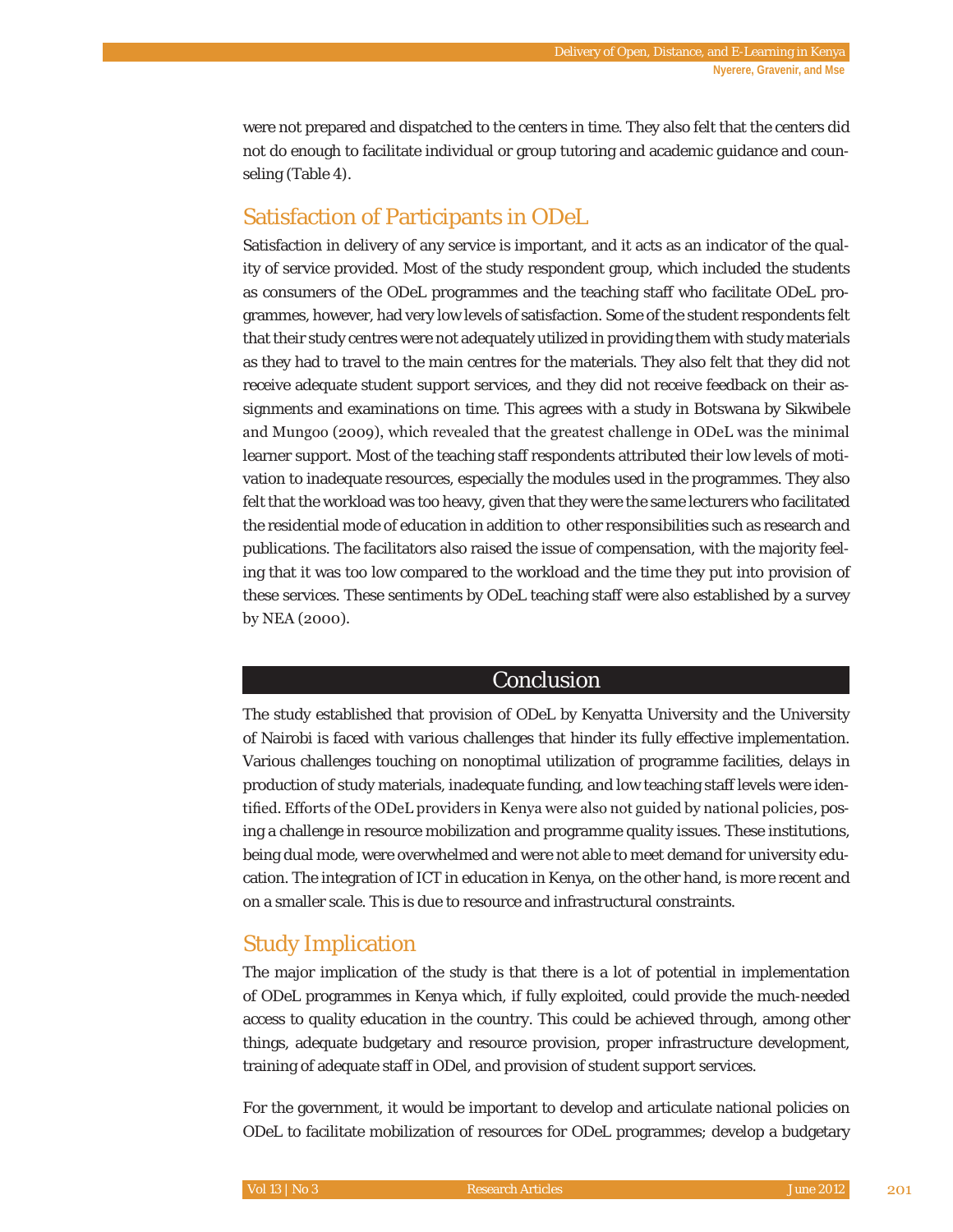provision structure for ODeL programmes; and establish proper infrastructure, especially ICT, to support ODeL programmes in the country. Institutions, on the other hand, should, among other things recognize the fact that ODeL is fundamentally different from residential programmes and provide relevant resources; increase the level of trained staff in ODeL delivery techniques; and strengthen the student support services through optimal utilization of the resource centres.

# Recommendation for Further Research

A study should be carried out to investigate why ODeL student support services have not been realized in dual mode institutions.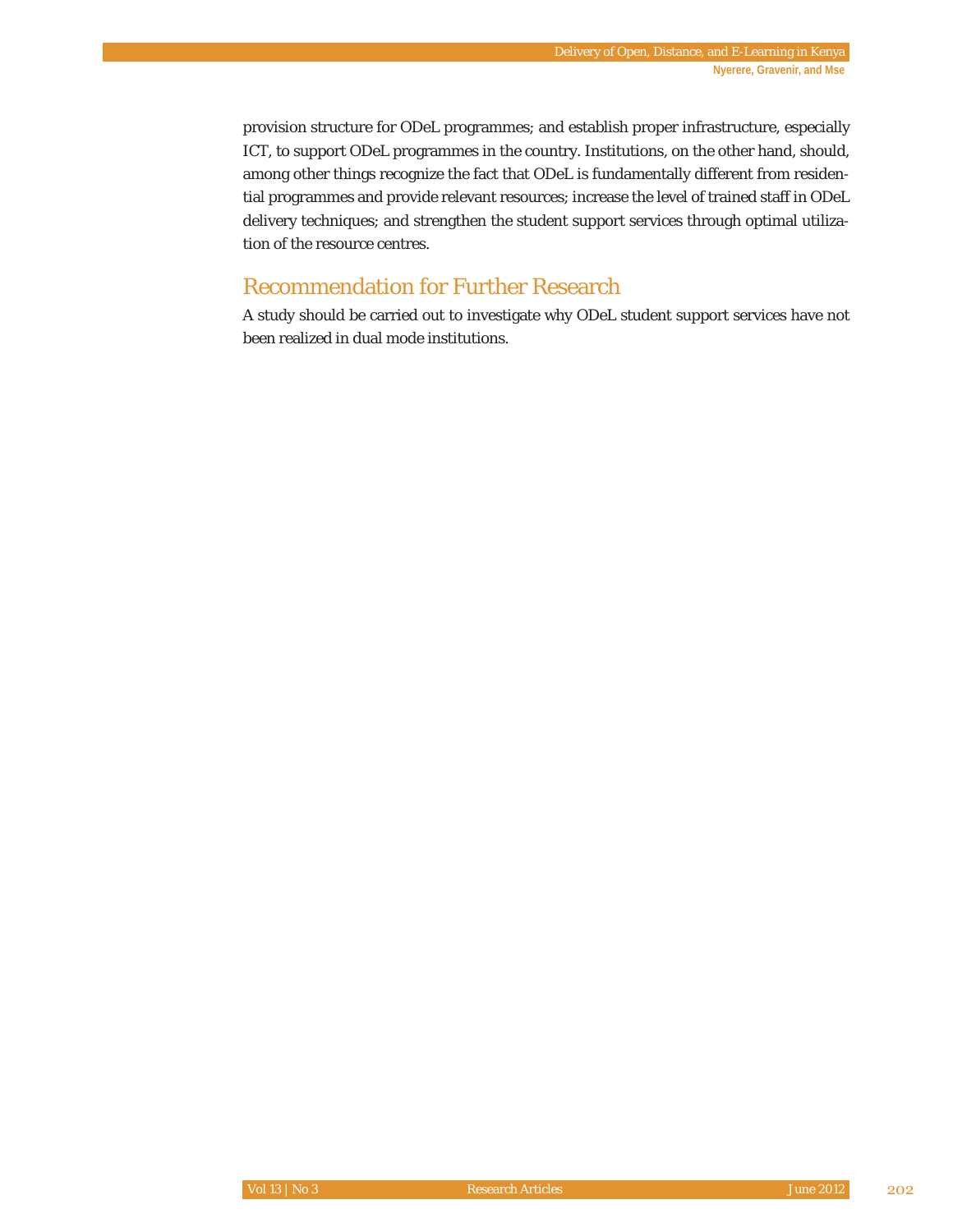#### References

- Association for the Development of Education in Africa (ADEA). (1999). Tertiary distance learning in Sub-Saharan Africa. *ADEA Newsletter, 11*(1).
- Brunner, C. (1991). Gender and distance learning. Annals of the American Academy of Political *and Social Science*, *514*(1), 133–145.
- Edwards, R. (1997). *Changing places? Flexibility, lifelong learning and a learning society*. London: Routledge.
- Engelhart, M. D. (1972). *Methods of educational research*. Chicago: Rand McNally.
- Farrell, G. (2007). ICT in education in Kenya. A survey of ICT and education in Africa: Kenya country report. Retrieved from http://www.infodev.org/en/Publication.409. html
- Garrison, R. (2000). Theoretical challenges for distance education in the 21st century: A shift from structural to transactional issues. *International Review of Research in Open and Distance Learning*, *1*(1).
- Hooper, S., & Rieber, L. P. (1995). Teaching with technology. In A. C. Ornstein (Ed.), *Teaching: Theory into practice* (pp. 154–170). Needham Heights, MA: Allyn and Bacon.
- Juma, M. N. (2003). The establishment of a higher education open and distance learning *knowledge base for decision makers in Kenya*. Nairobi: UNESCO.
- Khan, A. W. (1997). Introduction in educational technology 2000: A global vision for open and distance learning. *Conference Papers*. Vancouver: Commonwealth of Learning.
- Khan, A. W. (2001, April). *The future of learning Learning for the future: Shaping the transition. 20th ICDE World Conference on Open Learning and Distance Education*, Düsseldorf, Germany.
- Kothari, C. R. (1985). *Research methodology: Methods and techniques*. New Delhi: Wiley Eastern.
- Krejcie, R. V., & Morgan, D. W. (1990). Determining sample size for research activities. *Educational and Psychological Measurement, 30, 609–616.*
- Laurillard, D. (1993). *Rethinking university teaching*: *A framework for the effective use of educational technology*. London: Routledge.
- Macintyre, R., & Macdonald, J. (2011). Remote from what? Perspectives of distance learning students in remote rural areas of Scotland*. International Review of Research in Open and Distance Learning*, *12*(4).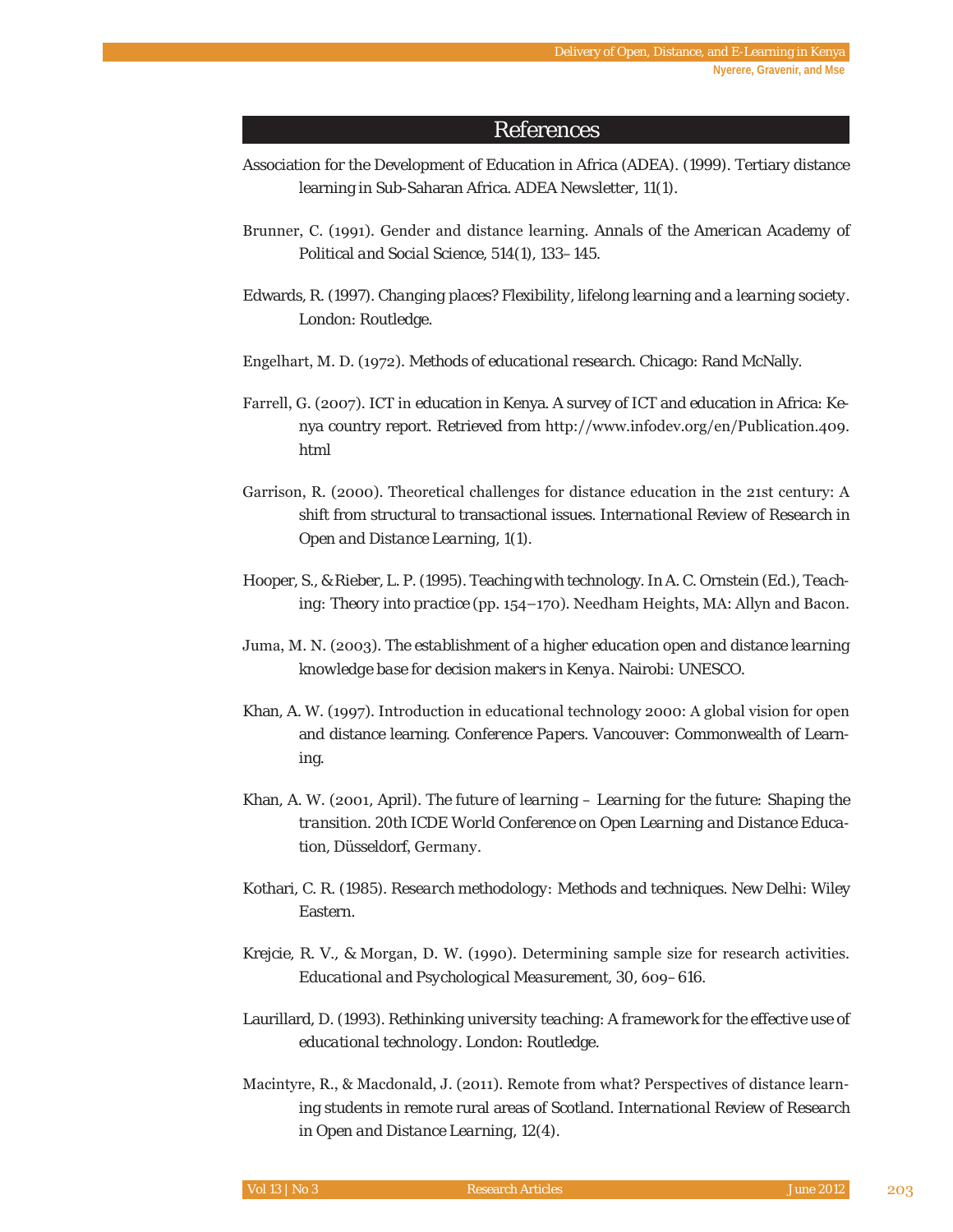- Mpofu, V., Samukange, T., Kusure, L. M., Zinyandu, T. M., Denhere, C., Huggins, N., Wiseman, C., Ndlovu, S., Chiveya, R., Matavire, M., Mukavhi, L., Gwizangwe, I., Magombe, E., Magomelo, M., & Sithole, F. (2012). Challenges of virtual and open distance science teacher education in Zimbabwe. *International Review of Research in Open and Distance Learning*, *13*(1).
- Mugenda, O., & Mugenda, A. (1999). *Research methods: Qualitative and quantitative approaches*. Nairobi: Acts Press.
- National Education Association (NEA). (2000). A survey of traditional and distance learn*ing higher education members*. Washington, DC: NEA.
- Orodho, J. A. (2005). *Elements of education and social science research methods*. Nairobi: Masola Publishers.
- Peters, O. (1994). Distance education and industrial production: A comparative interpretation in outline (1973). In D. Keegan (Ed.), *Otto Peters on distance education: The industrialization of teaching and learning* (pp. 107-127). London: Routledge.
- Pityana, B. (2009). Open and distance learning in the developing world: Trends, progress *and challenges*. Keynote speech at the 2009 23rd ICDE World Conference, Maastricht, Netherlands.
- Republic of Kenya (2005). A policy framework for education, training and research: *Meeting the challenges of education, training and research in Kenya in the 21st century.* Nairobi: Government Printers.
- Saint, W. (2000). *Implementation of tertiary distance education: Choices and decisions.* World Bank: Knowledge Enterprise, Inc.
- Sikwibele, A. L., & Mungoo, J. K. (2009). Distance learning and teacher education in Botswana: Opportunities and challenges. *International Review of Research in Open and Distance Learning*, *10*(4).
- UNESCO (2003). Africa: A survey of distance education 1991. New Papers on Higher Edu*cation Studies and Research, No. 4*.
- UNESCO. (2002). Open and distance learning: Trends, policy and strategy consider*ations.* Retrieved from *unesdoc.unesco.org/images/0012/001284/128463e.pdf*
- Wheeler, S. (2000, May). *The traditional university is dead Long live the distributed university!* Keynote Presentation to the European Universities Continuing Education Network Conference, University of Bergen, Norway.